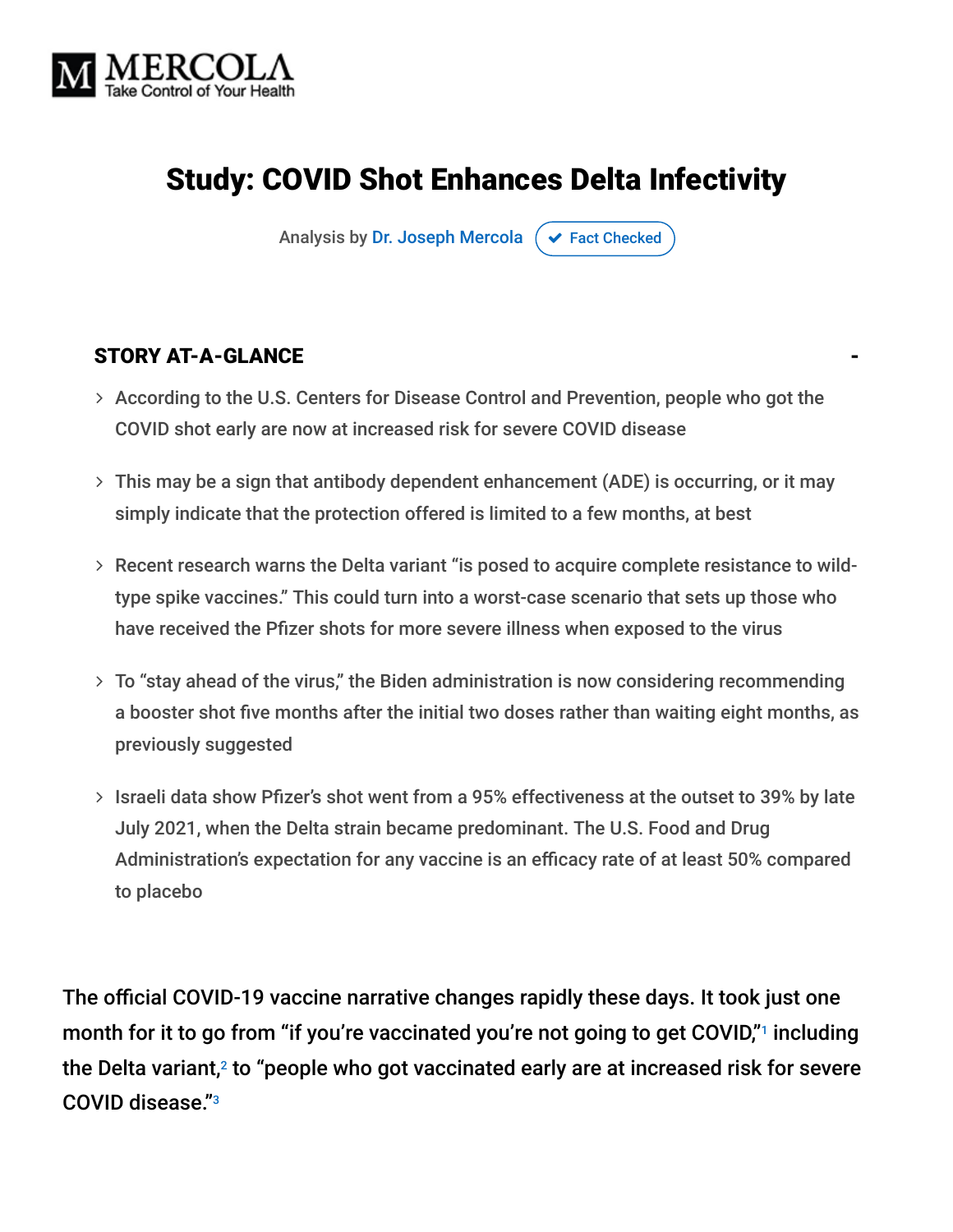From the get-go, I and many other medical experts have warned of the possibility of these shots causing antibody dependent enhancement (ADE), a situation in which the shot actually facilitates a cascade of disease complications rather than protects against it. As a result, you may suffer more severe illness when encountering the wild virus than had you not been "vaccinated."

While we don't yet have definitive proof that ADE is occurring, we are seeing suspicious signs that it might be. Data showing those who got the shot early this year are now at increased risk of severe infection could be such a sign. At bare minimum, it's an indication that the protection you get from these shots is very temporary, lasting only a few months.

This makes sense when you consider they program your body to produce just one type of antibody against a specific spike protein. Once the spike protein, or other elements in the virus, starts to mutate, protection radically diminishes. Worse, the vaccine facilitates the actual production of the variants because it is "leaky" and provides only partial ineffective immune protection.

Natural immunity is far superior, as when you recover from the infection, your body makes antibodies against all five proteins of the virus, plus memory T cells that remain even once antibody levels diminish. This gives you far better protection that will likely be lifelong, unless you have impaired immune function.

Real-world data from Israel confirms this, showing those who have received the COVID jab are 6.72 times more likely to get infected than people with natural immunity.4,5,6

### CDC Admits 'Vaccine' Immunity Doesn't Last

In an August 20, 2021, report, BPR noted:7

*"'The data we will publish today and next week demonstrate the vaccine effectiveness against SARS COVID 2 infection is waning,' the CDC director [Rochelle Walensky] began … She cited reports of international colleagues,*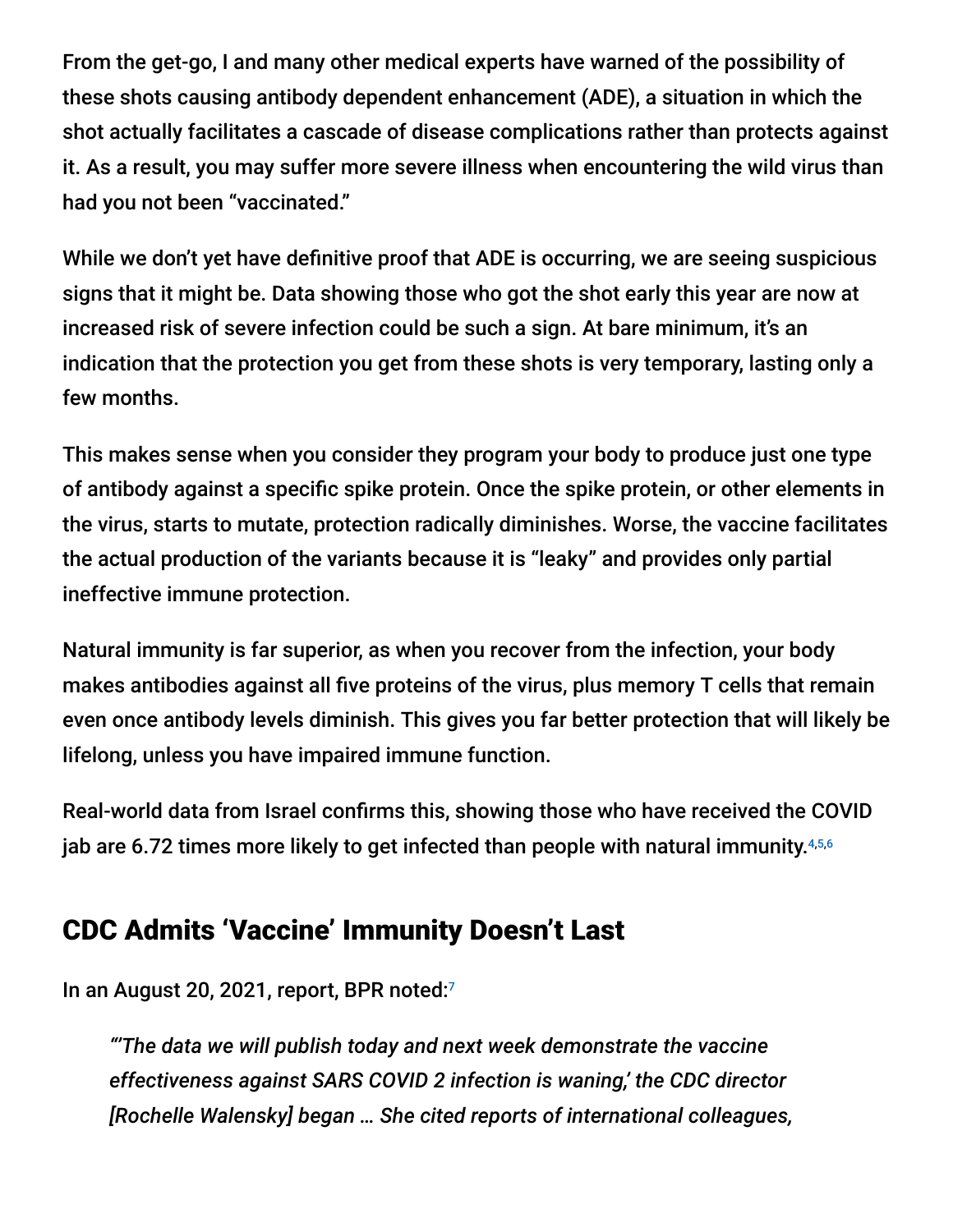*including Israel 'suggest increased risk of severe disease amongst those vaccinated early.'*

*Fear not, the same people who tried to sell Americans immunity through a jab and promised to hand back the freedoms they impeded on have a plan, and they're not leaving much room for personal choice.*

*'In the context of these concerns, we are planning for Americans to receive booster shots starting next month to maximize vaccine induced protection. Our plan is to protect the American people and to stay ahead of this virus,' Walensky shared …*

*The CDC director appears to all but admit that the vaccine's efficacy rate has a strict time limit, and its protections are limited in the ever-changing environment.*

*'Given this body of evidence, we are concerned that the current strong protection against severe infection, hospitalization and death could decrease in the months ahead. Especially among those who are higher risk or those who were vaccinated earlier during the phases of our vaccination roll out,' Walensky explained …*

*Starting September 20, Americans who completed their two doses of the Pfizer or Moderna vaccine at least eight months ago will be eligible for a booster shot. The goalposts back to a 'normal' society continue to be moved further and further. When will Americans, especially those who complied with initial vaccinations, have had enough?"*

### Data Reveal Rapidly Waning Immunity From Shots

Indeed, Israeli data show Pfizer's shot went from a 95% effectiveness at the outset, to 64% in early July 2021 and 39% by late July, when the Delta strain became predominant.<sup>8,9</sup> Meanwhile, the U.S. Food and Drug Administration's expectation for any vaccine is an efficacy rate of at least 50%.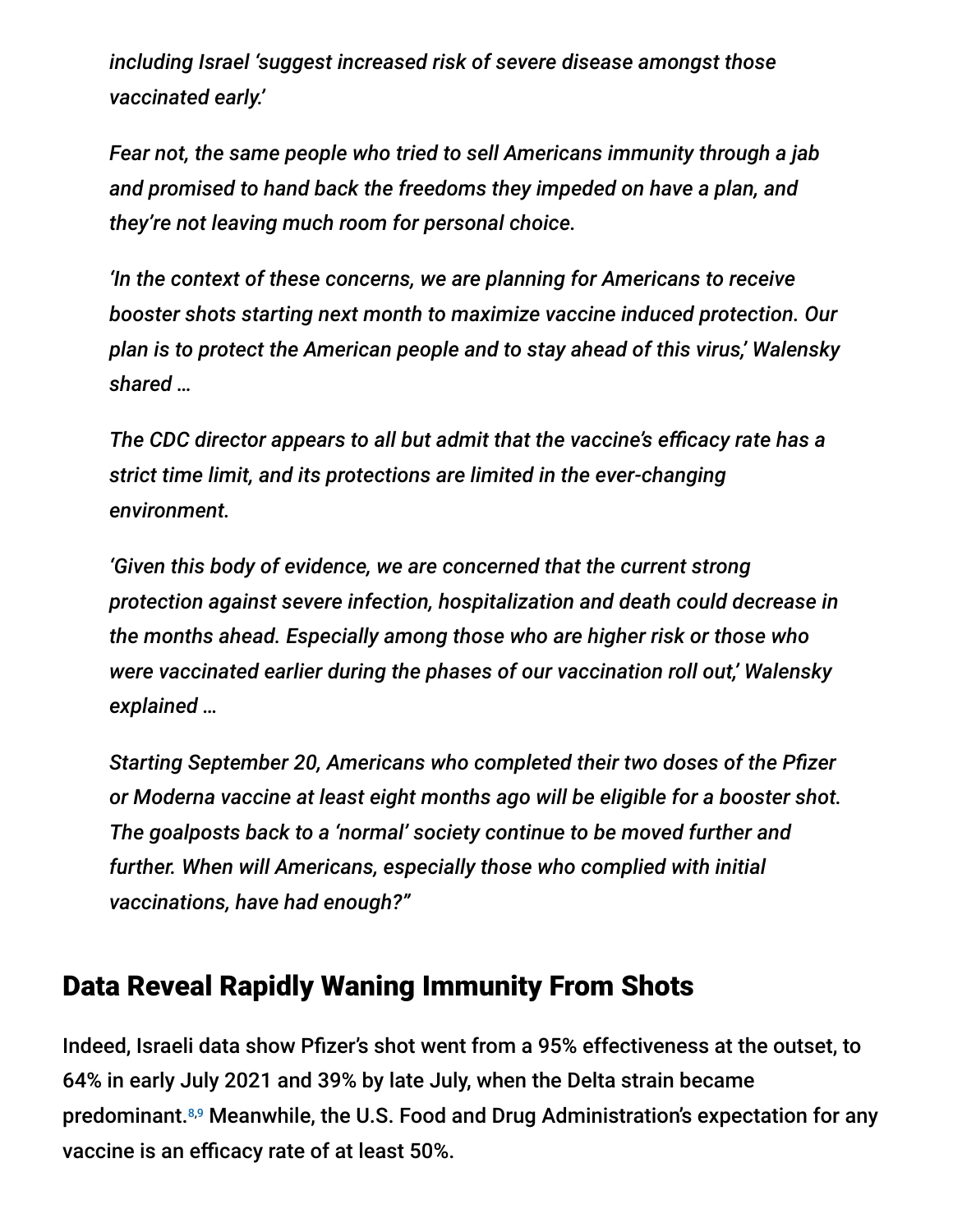Pfizer's own trial data even showed rapidly waning effectiveness as early as March 13, 2021. BMJ associate editor Peter Doshi discussed this in an August 23, 2021, blog. 10

By the fifth month into the trial, efficacy had dropped from 96% to 84%, and this drop could not be due to the emergence of the Delta variant since 77% of trial participants were in the U.S., where the Delta variant didn't emerge until months later. This suggests the COVID shot has a very temporary effectiveness regardless of new variants.

What's more, while Israeli authorities claim the Pfizer shot is still effective at preventing hospitalization and death, many who are double-jabbed do end up in the hospital, and we're already seeing a shift in hospitalization rates from the unvaccinated to those who have gotten one or two injections. For example, by mid-August, 59% of serious COVID cases were among Israelis who had received two COVID injections. 11

# Vaxxed Over Age 50 at Increased Risk for Serious Infection

Data from the U.K. show a similar trend among those over the age of 50. In this age group, partially and fully "vaccinated" people account for 68% of hospitalizations and 70% of COVID deaths. 12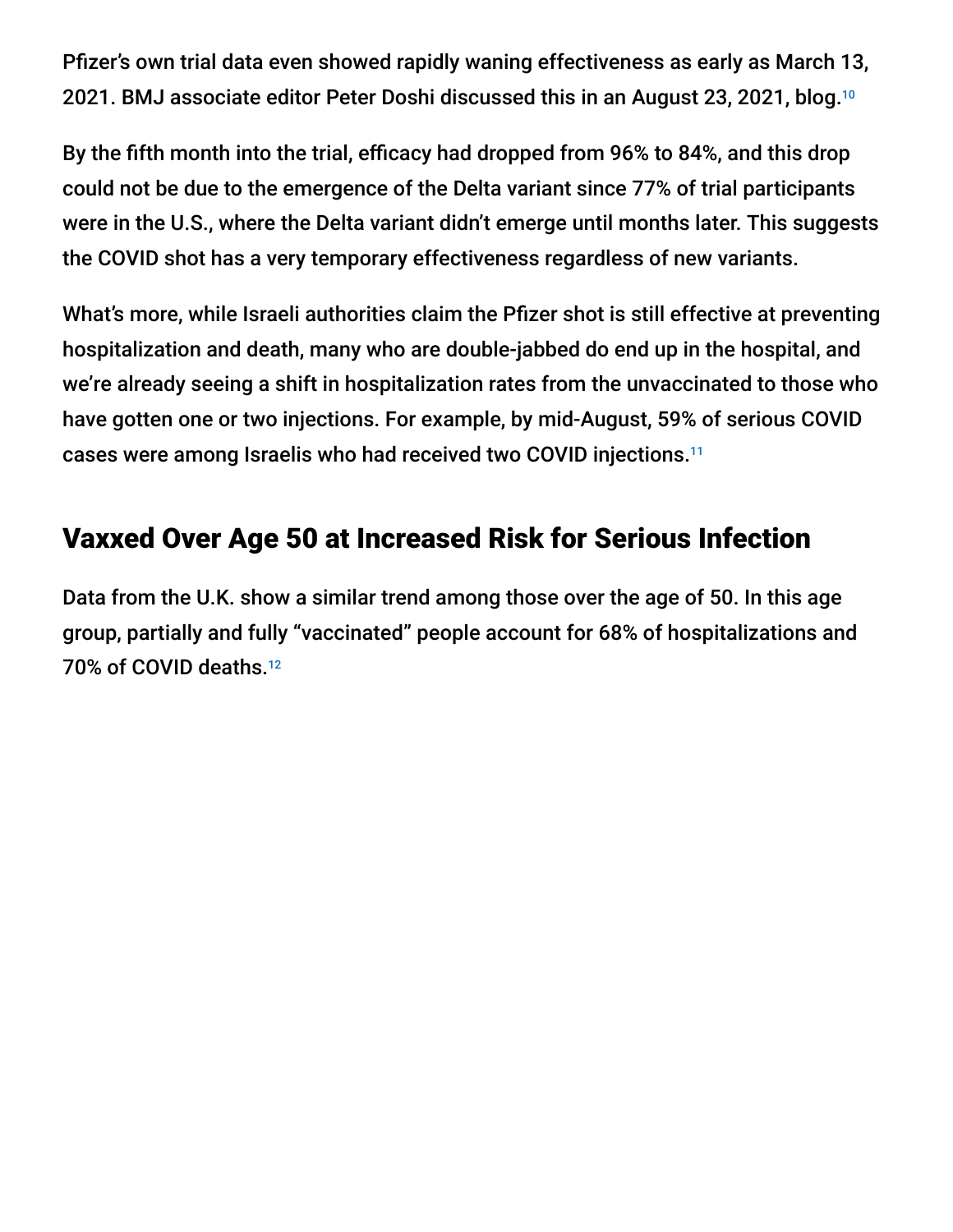#### Covid-19 Delta variant: hospital admissions & deaths in England

(up to August 15)

#### **Hospital admissions**

| Aged 50 or over                                                                                                   |                    |                    |                                           |
|-------------------------------------------------------------------------------------------------------------------|--------------------|--------------------|-------------------------------------------|
| 31%<br>unvaccinated                                                                                               | 10%<br>one<br>dose | 58%<br>both doses  |                                           |
| Under 50                                                                                                          |                    |                    |                                           |
| 74%<br>unvaccinated                                                                                               |                    |                    | 15%<br>9%<br>both<br>one<br>dose<br>doses |
| Deaths                                                                                                            |                    |                    |                                           |
| Aged 50 or over                                                                                                   |                    |                    |                                           |
| 30%<br>unvaccinated                                                                                               | 9%<br>one<br>dose  | 61%<br>both doses  |                                           |
| Under 50                                                                                                          |                    |                    |                                           |
| 64%<br>unvaccinated                                                                                               |                    | 10%<br>one<br>dose | 24%<br>both<br>doses                      |
| PA graphic. Source: Public Health England<br>Some admissions/deaths could not be matched with vaccination records |                    |                    |                                           |

# 80% of COVID Hospitalizations in Massachusetts Were Vaxxed

Data<sup>13</sup> from the U.S. Centers for Disease Control and Prevention also raise questions about the usefulness of the COVID shots. Between July 6 and July 25, 2021, 469 COVID cases were identified in a Barnstable County, Massachusetts, outbreak.

Of those who tested positive, 74% had received two COVID injections and were considered "fully vaccinated." Even despite using different diagnostic standards for nonjabbed and jabbed individuals, a whopping 80% of COVID-related hospitalizations were also in this group. $^{14,15}$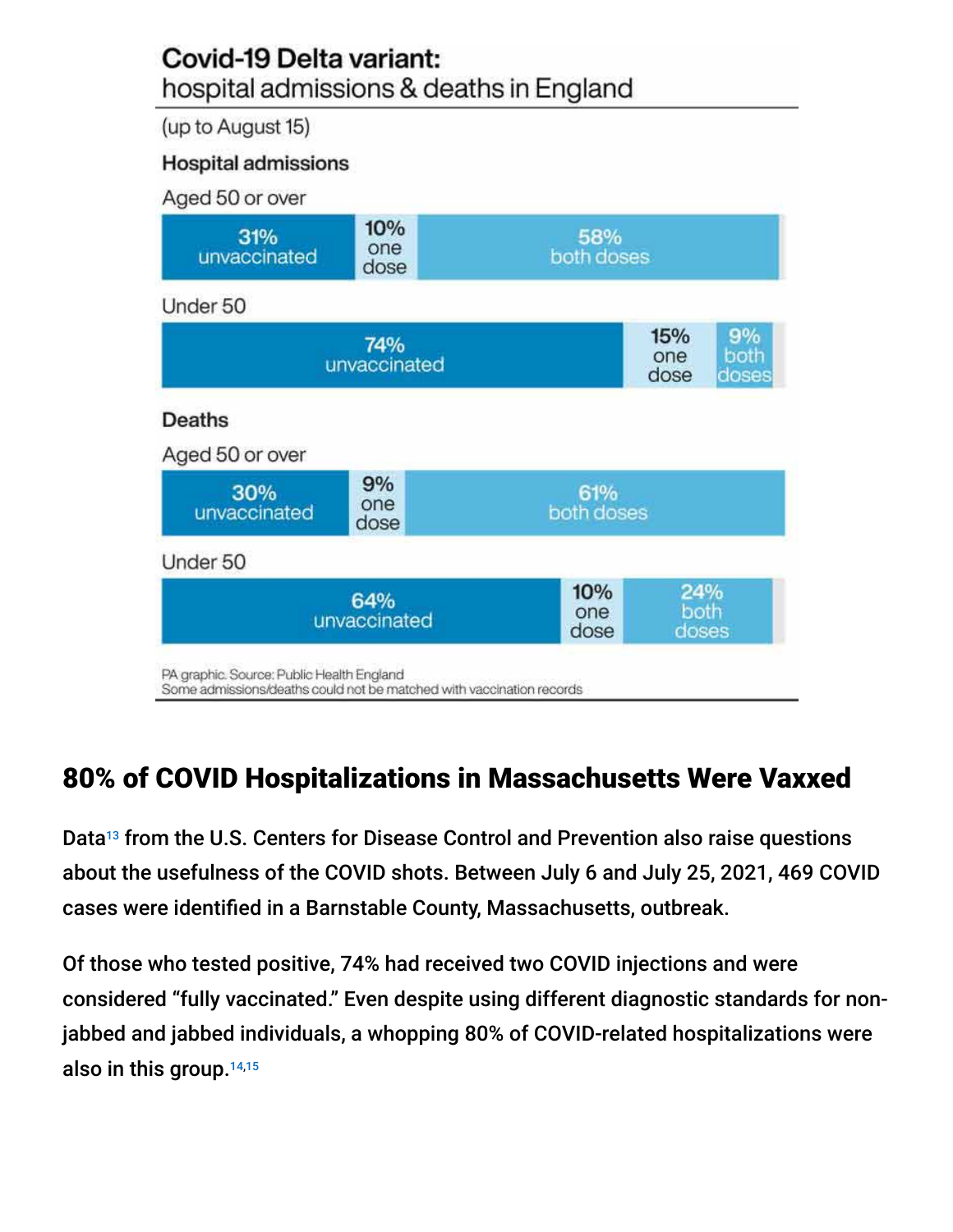**" Although Pfizer-BioNTech BNT162b2-immune sera neutralized the Delta variant, when four common mutations were introduced into the receptor binding domain (RBD) of the Delta variant (Delta 4+), some BNT162b2-immune sera lost neutralizing activity and enhanced the infectivity. ~ bioRxiv, August 23, 2021"**

The CDC also confirmed that fully vaccinated individuals who contract the infection have as high a viral load in their nasal passages as unvaccinated individuals who get infected, proving there's no difference between the two, in terms of being a transmission risk. 16

If vaccination status has no bearing on the potential risk you pose to others, why do we need vaccine passports? According to Harvard epidemiologist Martin Kulldorff, this evidence demolishes the case for passports.<sup>17</sup> They clearly cannot ensure safety, as evidenced by outbreaks where the vaccination rate was 100%. Examples include outbreaks onboard a Carnival cruise liner<sup>18</sup> and the HMS Queen Elizabeth, a British Navy flagship. 19

## Study Predicts Pfizer Shot Will Enhance Delta Infectivity

A study $^{20}$  posted August 23, 2021, on the preprint server bioRxiv now warns the Delta variant "is posed to acquire complete resistance to wild-type spike vaccines." This could essentially turn into a worst-case scenario that sets up those who have received the Pfizer shots for more severe illness when exposed to the virus. As explained by the authors: 21

*"Although Pfizer-BioNTech BNT162b2-immune sera neutralized the Delta variant, when four common mutations were introduced into the receptor binding domain (RBD) of the Delta variant (Delta 4+), some BNT162b2-immune sera lost neutralizing activity and enhanced the infectivity.*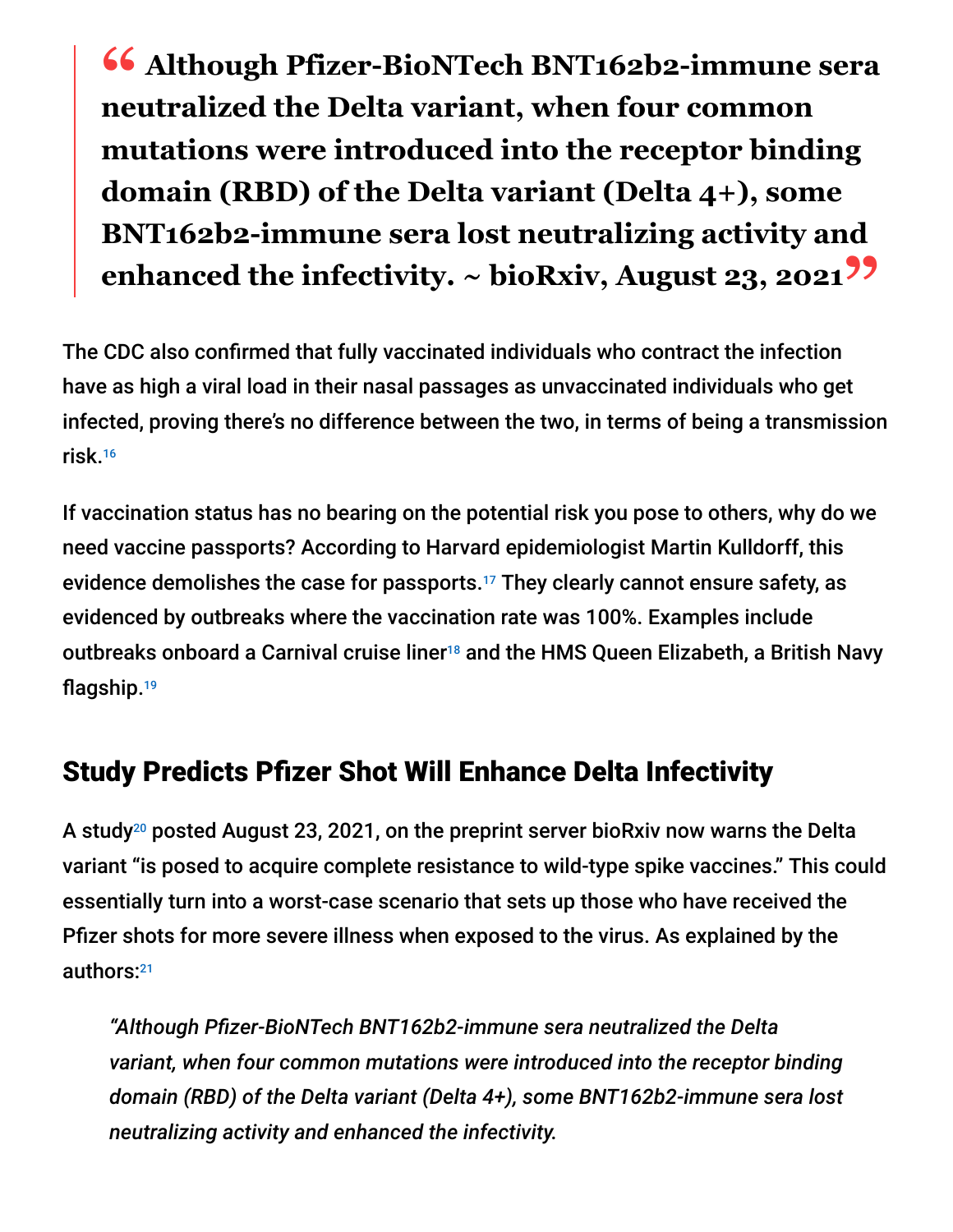*Unique mutations in the Delta NTD were involved in the enhanced infectivity by the BNT162b2-immune sera. Sera of mice immunized by Delta spike, but not wild-type spike, consistently neutralized the Delta 4+ variant without enhancing infectivity.*

*Given the fact that a Delta variant with three similar RBD mutations has already emerged according to the GISAID database, it is necessary to develop vaccines that protect against such complete breakthrough variants."*

## Proactive Use of COVID Shots Drive Dangerous Mutations

It's now clear that early warnings against mass vaccination during an active outbreak are being realized. It's not the unvaccinated that are driving mutations; it's the vaccinated, as the injections simply do not prevent infection.

The end result, if we keep going, will be a treadmill of continuous injections to keep up with the merry-go-round of waning effectiveness in general combined with the emergence of vaccine-resistant variants. As reported by Live Science: 22

*"Vaccine-resistant coronavirus mutants are more likely to emerge when a large fraction of the population is vaccinated and viral transmission is high … In other words, a situation that looks a lot like the current one in the U.S.*

*The mathematical model,<sup>23</sup> published July 30 in the journal Scientific Reports, simulates how the rate of vaccination and rate of viral transmission in a given population influence which SARS-CoV-2 variants come to dominate the viral landscape …*

*If viral transmission is low, any vaccine-resistant mutants that do emerge get fewer chances to spread, and thus, they're more likely to die out, said senior author Fyodor Kondrashov, who runs an evolutionary genomics lab at the Institute of Science and Technology Austria."*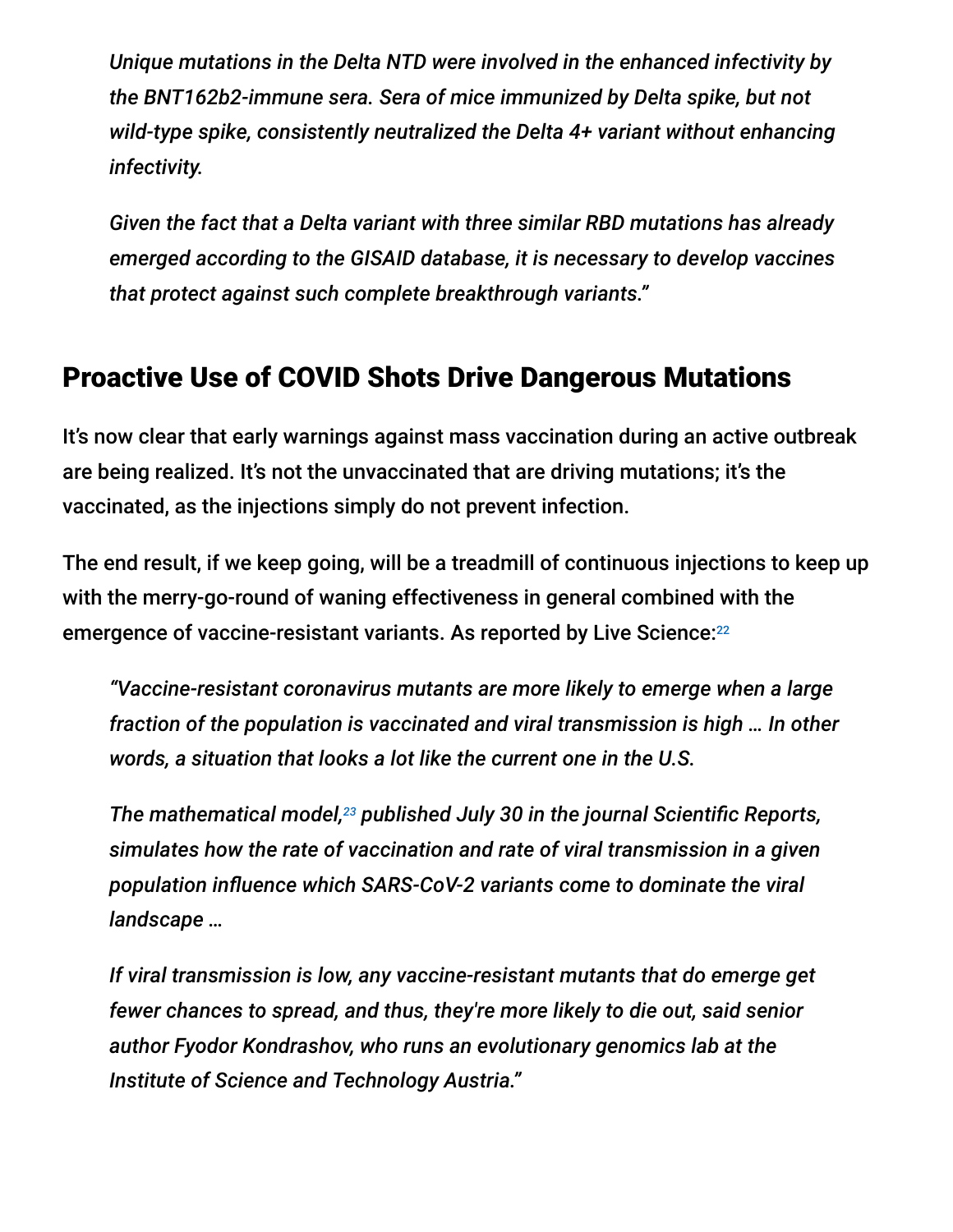These findings come as no surprise to those familiar with previous research showing the same exact thing. As explained in "Vaccines Are Pushing Pathogens to Evolve," published in Quanta Magazine,<sup>24</sup> "Just as antibiotics breed resistance in bacteria, vaccines can incite changes that enable diseases to escape their control."

The article details the history of the anti-Marek's disease vaccine for chickens, first introduced in 1970. Today, we're on the third version of this vaccine, as within a decade, it stops working. The reason? The virus has mutated to evade the vaccine. As a result of these leaky vaccines, the virus is becoming increasingly deadly and more difficult to treat.

A 2015 paper $^{25}$  in PLOS Biology tested the theory that vaccines are driving the mutation of the herpesvirus causing Marek's disease in chickens. To do that, they vaccinated 100 chickens and kept 100 unvaccinated. All of the birds were then infected with varying strains of the virus. Some strains were more virulent and dangerous than others.

Over the course of the birds' lives, the unvaccinated ones shed more of the least virulent strains into the environment, while the vaccinated ones shed more of the most virulent strains. As noted in the Quanta Magazine article: 26

*"The findings suggest that the Marek's vaccine encourages more dangerous viruses to proliferate. This increased virulence might then give the viruses the means to overcome birds' vaccine-primed immune responses and sicken vaccinated flocks."*

## Vaccinated People Can Serve as Breeding Ground for Mutations

Before 2021, it was quite clear that vaccines push viruses to mutate into more dangerous strains. The only question was, to what extent? Now all of a sudden, we're to believe conventional science has been wrong all along. Here's another example: NPR as recently as February 9, 2021, reported that "vaccines can contribute to virus mutations." NPR science correspondent Richard Harris noted:<sup>27</sup>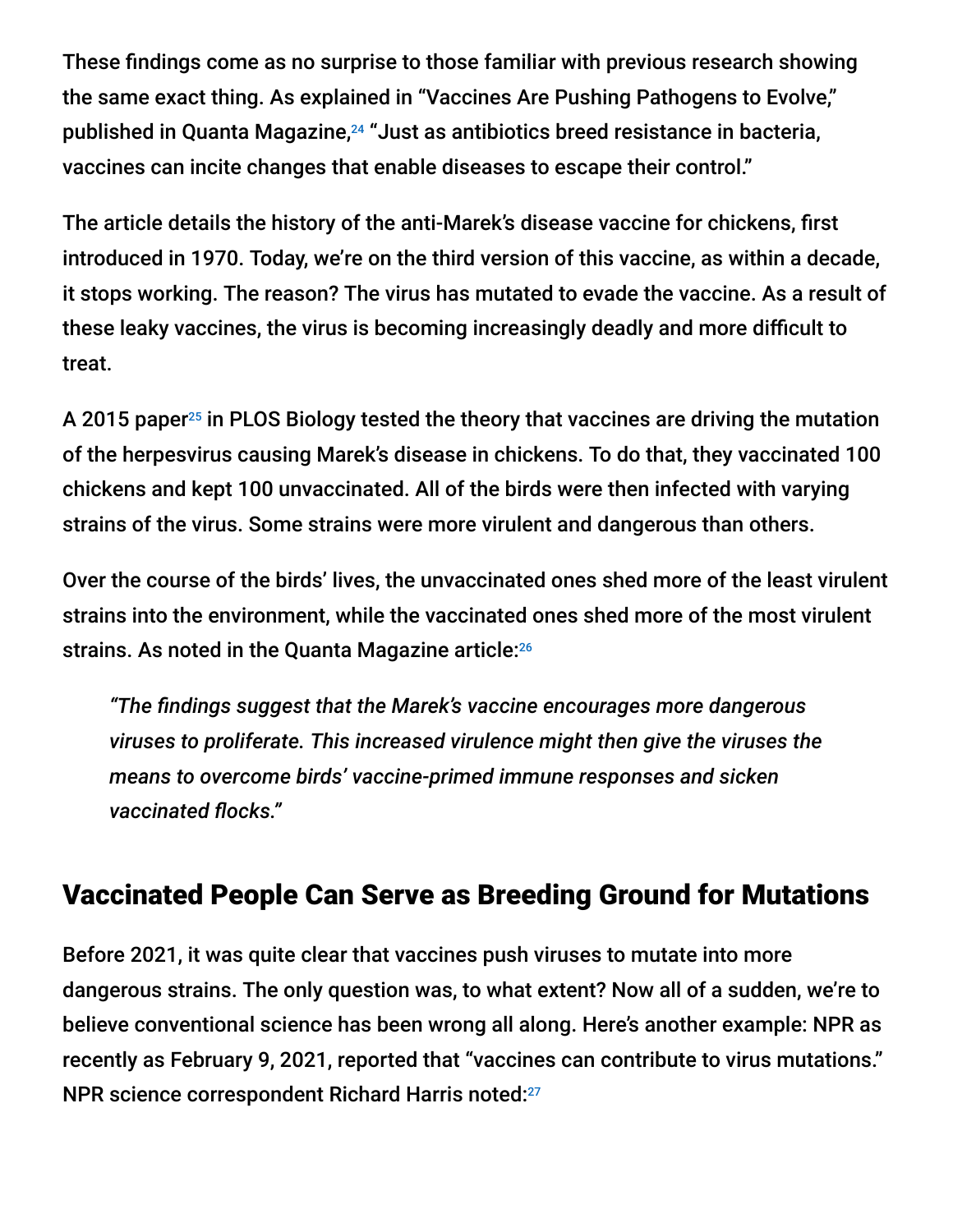*"You may have heard that bacteria can develop resistance to antibiotics and, in a worst-case scenario, render the drugs useless. Something similar can also happen with vaccines, though, with less serious consequences.*

*This worry has arisen mostly in the debate over whether to delay a second vaccine shot so more people can get the first shot quickly. Paul Bieniasz, a Howard Hughes investigator at the Rockefeller University, says that gap would leave people with only partial immunity for longer than necessary."*

According to Bieniasz, partially vaccinated individuals "might serve as sort of a breeding ground for the virus to acquire new mutations." This is the exact claim now being attributed to unvaccinated people by those who don't understand natural selection.

It's important to realize that viruses mutate continuously and if you don't have a sterilizing vaccine that blocks infection completely, then the virus mutates to evade the immune response within that person. That is one of the distinct features of the COVID shots — they're not designed to block infection. They allow infection to occur and at best lessen the symptoms of that infection. As noted by Harris: $^{28}$ 

*"This evolutionary pressure is present for any vaccine that doesn't completely block infection … Many vaccines, apparently, including the COVID vaccines, do not completely prevent a virus from multiplying inside someone even though these vaccines do prevent serious illness."*

In short, like bacteria mutate and get stronger to survive the assault of antibacterial agents, viruses can mutate in vaccinated individuals who contract the virus, and in those, it will mutate to evade the immune system.

In an unvaccinated person, on the other hand, the virus does not encounter the same evolutionary pressure to mutate into something stronger. So, if SARS-CoV-2 does end up mutating into more lethal strains, then mass vaccination is the most likely driver.

# What NFL Outbreak Can Tell Us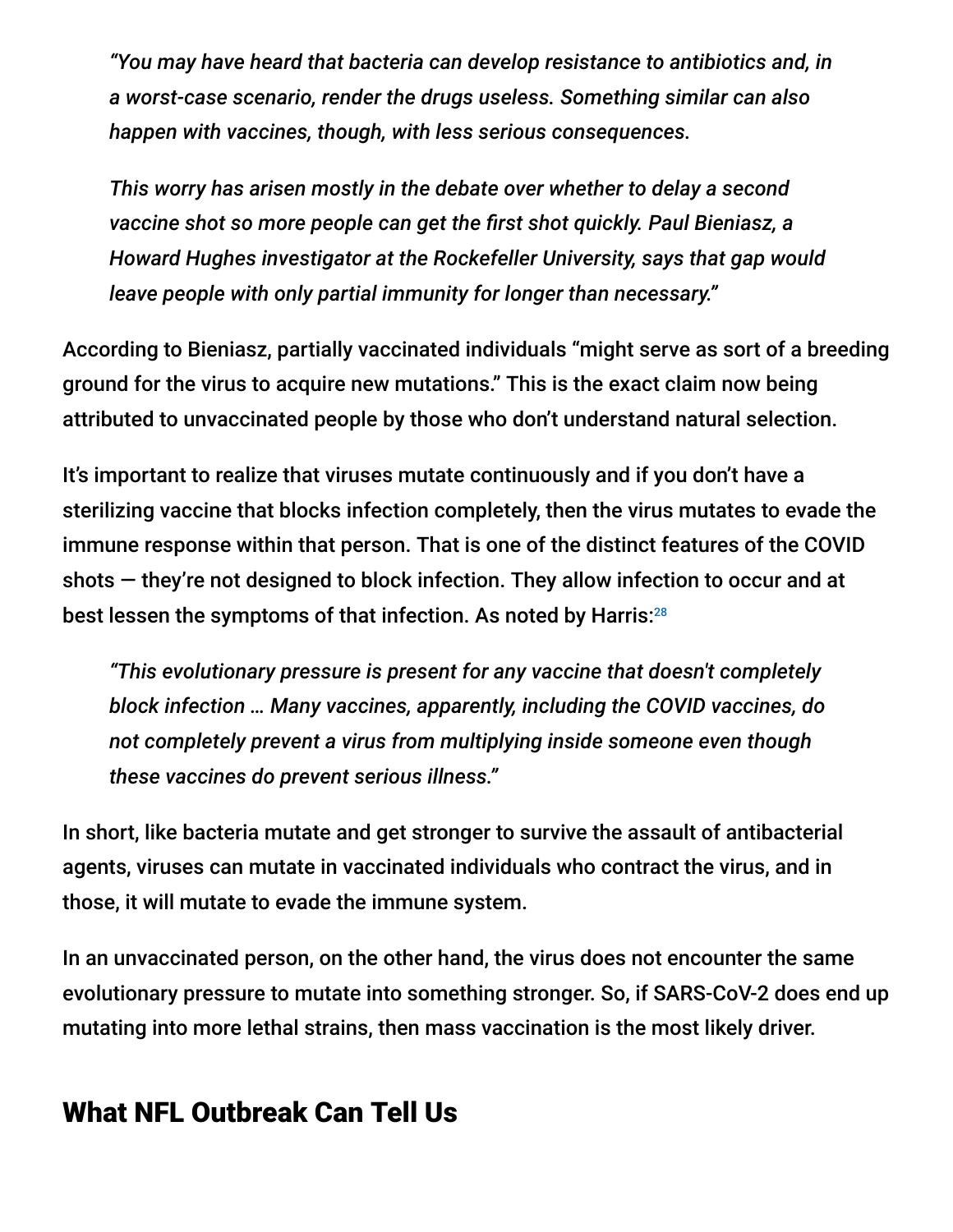As reported August 27, 2021, by MSN, $^{29}$  as players were encouraged to get the COVID shot for everyone's safety, separate testing rules were put into place. Players who have gotten the jab only need to test every two weeks, while unvaccinated players undergo daily testing.

The relaxed testing requirement for double-jabbed players was used as incentive to go ahead and get the shot. As reported by MSN, "Conversely, the continued daily testing would become part of a punitive system that would make life so annoying for the unvaccinated that they would eventually get on board." 30

Well, this didn't work out as planned. Nine Titans players and head coach Mike Vrabel have now tested positive, showing it really doesn't matter if you're double-jabbed or not. The infection spreads among the vaxxed just the same. As noted by MSN:<sup>31</sup>

*"The pandemic is in a phase where the unvaccinated are facing the vengeance of a more aggressive strain of COVID-19. It's also an era when the vaccinated are grappling with the reality that their shots are mitigating their symptoms and medical complications, but not completely preventing them from becoming infected or transmitting COVID to others."*

To remedy the matter, the NFL Players Association, the union representing players of the National Football League, is now calling for a return to daily testing of all players, regardless of COVID jab status. Time and again, we find that incentives fall far short of their initial promise. This has been the case for masks as well.

First, we were told that if we got the COVID shot, we didn't need to wear masks anymore. Of course, universal mask recommendations returned full force when it became apparent that breakthrough infections were still occurring at a surprising rate.

Now, routine testing with a test known to produce false positives at a rate of about 97% 32is promoted again, regardless of injection status, and there's no reason to assume the same won't happen with vaccine passports. We're promised freedom if we give up medical autonomy, but freedom will never actually be granted. They'll just continue to move the goal post.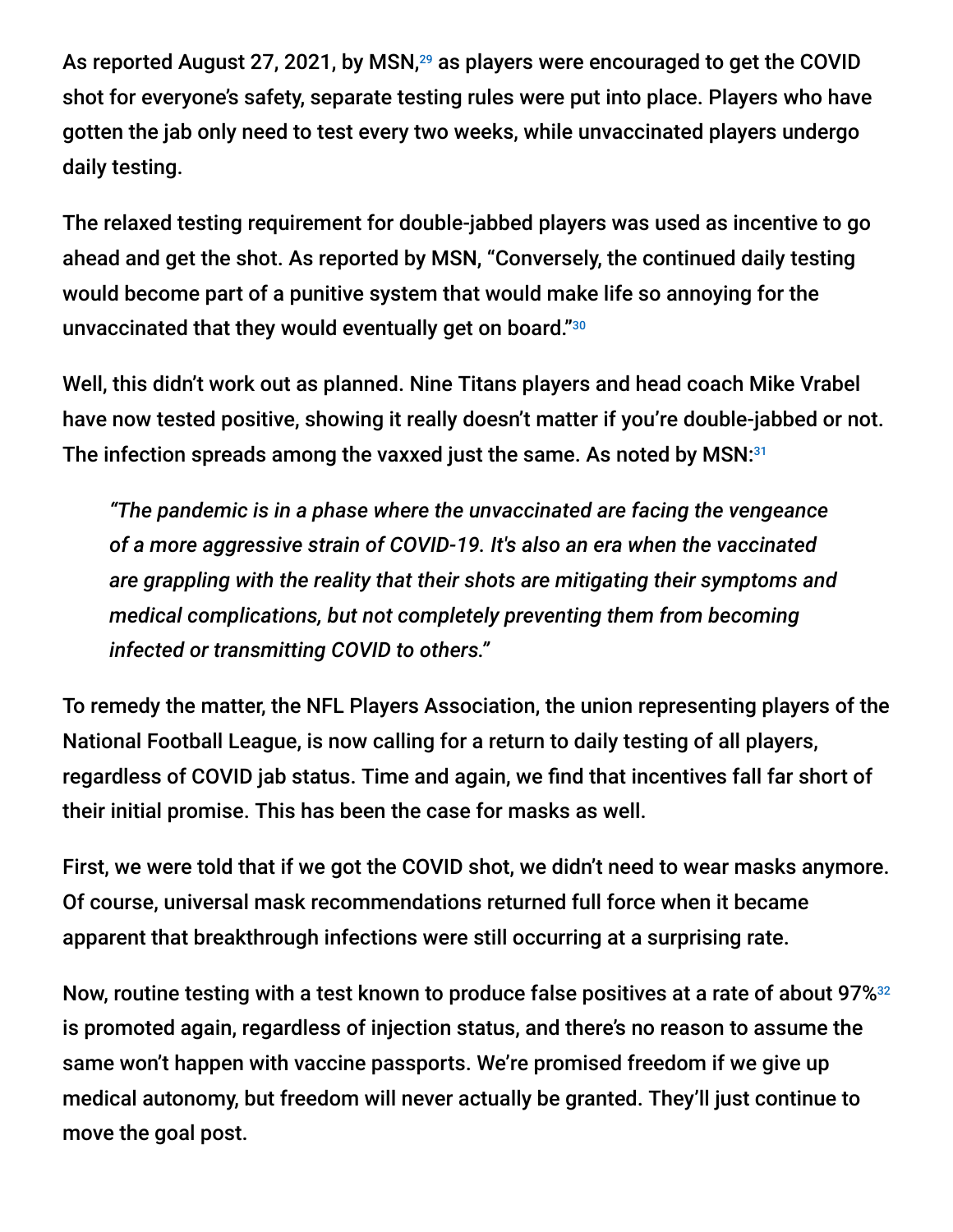It is highly likely, in fact even predictable, that despite its dramatic ineffectiveness, the requirement for one or two COVID jabs will soon be turned into three, and vaccine passport holders who don't want to get that third shot will be back at Square 1. They'll be just as undesirable as those who got no shots.

Considering the speed at which SARS-CoV-2 is mutating, you can be assured there'll be a fourth shot, and a fifth and, well, you get the idea. Vaccine passports and COVID jab requirements will simply lead to a situation where you have to keep getting additional shots or lose all your privileges.

Of course, every single injection comes with health risks, and the risk for an adverse event will probably get bigger and bigger with each additional shot, and you don't need to be a modern-day Nostradamus to see where this will lead us.

# Five-Month Booster Shot Now Under Consideration

Unfortunately, rather than accepting reality  $-$  which is that SARS-CoV-2 is here to stay, just like any number of other common cold and influenza viruses  $-$  and stopping the merry-go-round of injections that only make matters worse, President Biden said he'd spoken with Dr. Anthony Fauci about giving booster shots at the five-month mark after the initial round of injections rather than waiting eight months, as previously suggested.<sup>33</sup>

While Fauci quickly responded $34$  that eight months was still the goal, he also said that "we are open to data as they come in" if the Food and Drug Administration and the Advisory Committee on Immunization Practices determine a sooner timeline is necessary.

Israel began administering a third booster shot to people over the age of 60 July 30, 2021. August 19, eligibility for a booster was expanded to include people over the age of 40, as well as pregnant women, teachers and health care workers, even if they're younger than 40. Initial reports suggest the third dose has improved protection in the over-60 group, compared to those who only got two doses of Pfizer.<sup>35</sup> According to Reuters: 36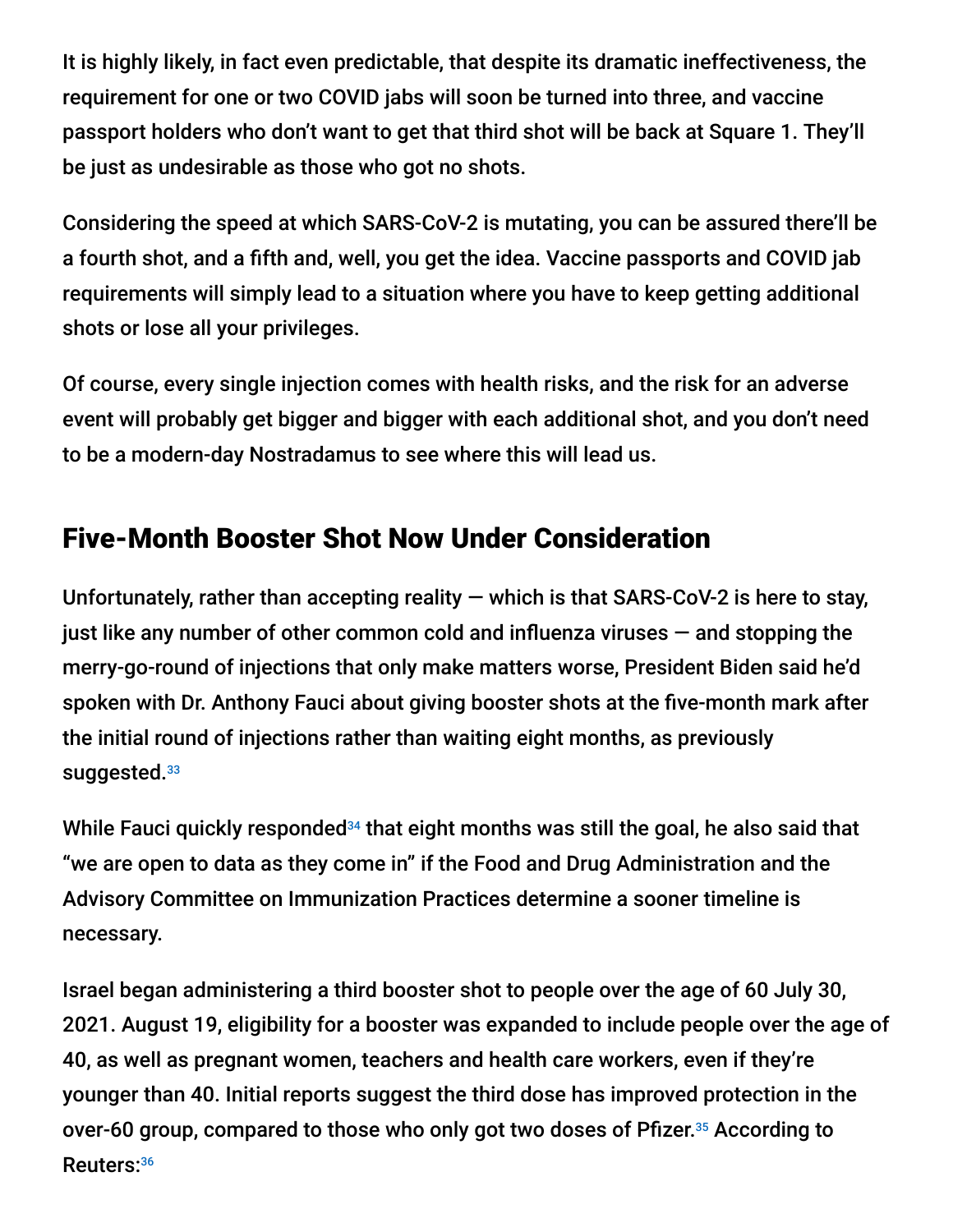*"Breaking down statistics from Israel's Gertner Institute and KI Institute, ministry officials said that among people aged 60 and over, the protection against infection provided from 10 days after a third dose was four times higher than after two doses. A third jab for over 60-year-olds offered five to six times greater protection after 10 days with regard to serious illness and hospitalization."*

Anyone who thinks one or more booster shots are the answer to SARS-CoV-2 is likely fooling themselves though. I look forward with trepidation to data on hospitalization and death rates, not to mention side effect rates, in the months to come.

Knowing what we already know about the risks of these shots and their tendency to encourage mutations, it seems reasonable to suspect that all we're doing is digging ourselves an ever-deeper, ever-wider hole that's going to be increasingly difficult to get out of.

#### **Sources and References**

- <sup>1</sup> [Townhall July 22, 2021](https://townhall.com/tipsheet/leahbarkoukis/2021/07/22/biden-claims-you-cant-get-covid-after-vaccine-n2592934)
- <sup>2</sup> [World Economic Forum July 7, 2021](https://www.weforum.org/agenda/2021/07/delta-variant-vaccines-protect/)
- <sup>3, 7</sup> [BPR August 20, 2021](https://www.bizpacreview.com/2021/08/20/cdc-director-there-is-an-increased-risk-of-severe-disease-among-those-vaccinated-early-1121545/)
- <sup>4</sup> [David Rosenberg 7 July 13, 2021](https://www.israelnationalnews.com/News/News.aspx/309762)
- <sup>5</sup> [Sharylattkisson.com August 8, 2021](https://sharylattkisson.com/2021/08/report-israel-vaccination-provides-far-less-protection-than-previous-covid-infection/)
- <sup>6</sup> [Sharylattkisson.com August 6, 2021](https://sharylattkisson.com/2021/08/covid-19-natural-immunity-compared-to-vaccine-induced-immunity-the-definitive-summary/)
- <sup>8</sup> [CNBC July 23, 2021](https://www.cnbc.com/2021/07/23/delta-variant-pfizer-covid-vaccine-39percent-effective-in-israel-prevents-severe-illness.html)
- <sup>9, 10</sup> [The BMJ Opinion August 23, 2021](https://blogs.bmj.com/bmj/2021/08/23/does-the-fda-think-these-data-justify-the-first-full-approval-of-a-covid-19-vaccine/?utm_source=twitter&utm_medium=social&utm_term=hootsuite&utm_content=sme&utm_campaign=usage)
- <sup>11</sup> [Science August 16, 2021](https://www.sciencemag.org/news/2021/08/grim-warning-israel-vaccination-blunts-does-not-defeat-delta)
- <sup>12</sup> [Evening Standard August 20, 2021](https://www.standard.co.uk/news/uk/england-delta-donald-trump-government-public-health-england-b951620.html)
- 13, 14 [CDC MMWR July 30, 2021; 70](https://www.cdc.gov/mmwr/volumes/70/wr/mm7031e2.htm?s_cid=mm7031e2_w)
- <sup>15</sup> [CNBC July 30, 2021](https://www.cnbc.com/2021/07/30/cdc-study-shows-74percent-of-people-infected-in-massachusetts-covid-outbreak-were-fully-vaccinated.html)
- <sup>16</sup> [NBC News August 7, 2021](https://www.nbcnews.com/science/science-news/delta-variant-viral-load-scientists-are-watching-covid-pandemic-rcna1604)
- <sup>17</sup> [FEE August 30, 2021](https://fee.org/articles/harvard-epidemiologist-says-the-case-for-covid-vaccine-passports-was-just-demolished/)
- <sup>18</sup> [FBA News August 9, 2021](https://fbanews.org/2021/08/09/covid-outbreak-hits-carnival-cruise-despite-every-guest-and-staff-member-being-vaccinated/)
- <sup>19</sup> [BBC July 14, 2021](https://www.bbc.com/news/uk-57830617#:~:text=An%20outbreak%20of%20Covid%2D19,accompanying%20it%20are%20also%20affected.)
- <sup>20, 21</sup> [bioRxiv August 23, 2021 DOI: 10.1102/2021.08.11.457114](https://www.biorxiv.org/content/10.1101/2021.08.22.457114v1)
- <sup>22</sup> [Live Science August 6, 2021](https://www.livescience.com/coronavirus-vaccine-resistance-mutation-model.html)
- <sup>23</sup> [Scientific Reports July 30, 2021; 11 Article number 15729](https://www.nature.com/articles/s41598-021-95025-3?utm_medium=affiliate&utm_source=commission_junction&utm_campaign=3_nsn6445_deeplink_PID100052172&utm_content=deeplink)
- <sup>24, 26</sup> [Quanta Magazine Vaccines Are Pushing Pathogens to Evolve](https://www.quantamagazine.org/how-vaccines-can-drive-pathogens-to-evolve-20180510/)